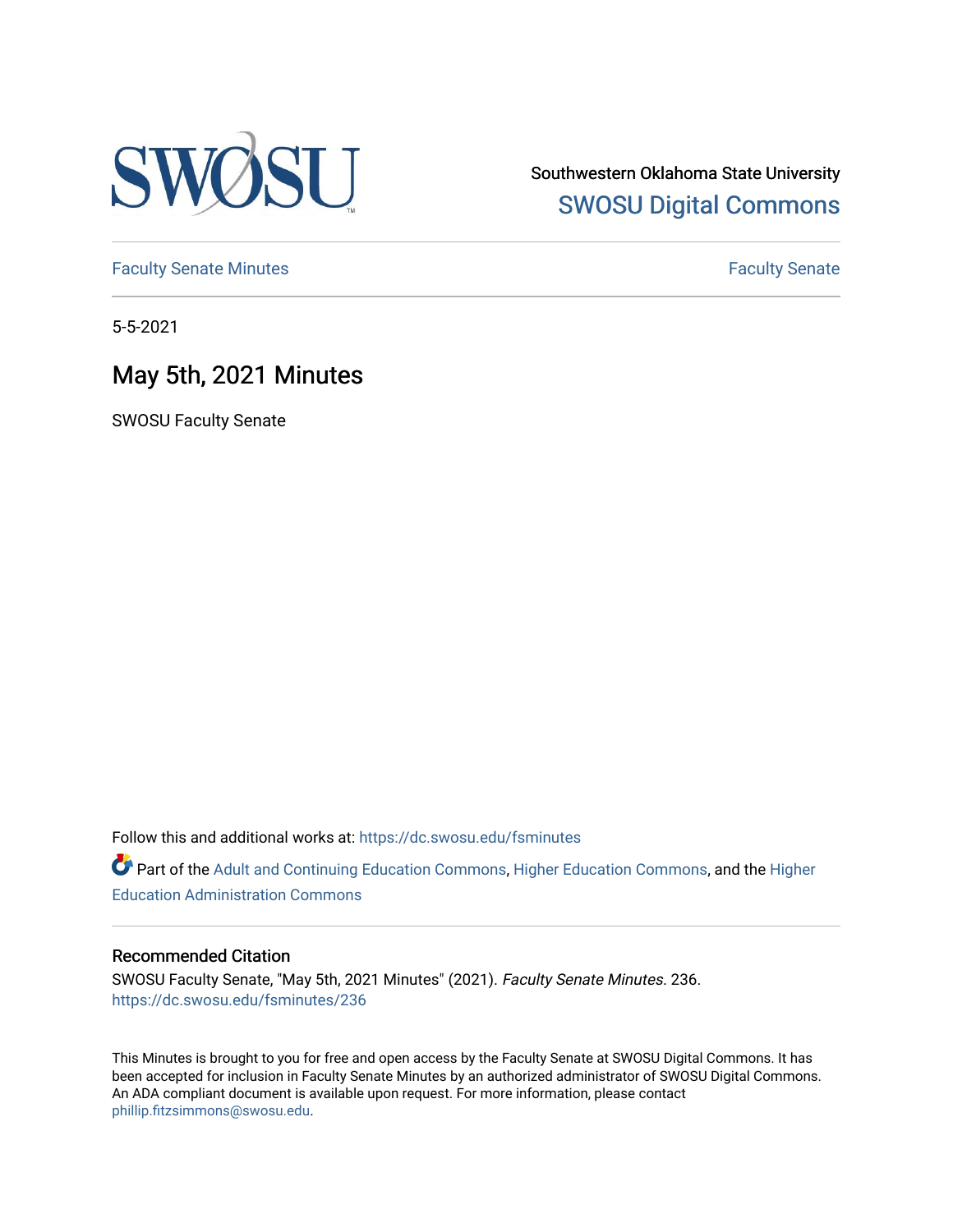# SWOSU Faculty Senate Agenda

Wednesday, May 5, 2021, 2:30 p.m. Approved Minutes

- I. **Call to Order:** Faculty Senate President Karen Sweeney called the May 2021 meeting of the Faculty Senate to Order at 2:30 p.m. via Zoom.
- II. **Establishment of a Quorum:** Jimena Aracena, Landry Brewer, Sherri Brogdon, Stephen Burgess, Brett Chase, Melanie Claborn, Glenna Davis, Jerry Dunn, Amanda Evert, Daniel Farris, Angela Gore, Swarup Ghosh, Meri Hix, Jeremy Johnson, Sunu Kodumthara, Denise Landrum-Geyer, Dana Lloyd, Scott Long, Evette Meliza, Vanesa Nix, Kathy O'Neal, Eric Paul, Eric Pritchard, Hank Ramsey, Jessica Salmans, Hardeep Saluja, Tony Stein, Tugba Sevin Karen Sweeney, Muatasem Ubeidat,.
- III. **Certification of Substitutes:** Sunu Kodumthara for Jieun Chang.
- **IV. Presentation of Visitors:** None
- **V. Approval of Minutes:** April 21

### **VI. Announcements**

- A. President Karen Sweeney
	- 1. Executive Council and Administrative Council Will not meet until Monday, May 11, 2021
	- 4. Faculty Senate Executive officers meeting with Dr. South and Dr. Kendell No meeting until June 2021
- B. Secretary/Treasurer: Hardeep Saluja
	- 1. Will fill out Roll Sheet Please check the minutes carefully from each meeting to be assured you were not missed. Also, please be sure to add your name in the chat for attendance.
	- 2. Treasurer's Report
		- a) BancFirst
			- (1) Balance: \$2,203.88
			- (2) Withdrawal: \$0
			- (3) Deposit: \$0
			- (4) Current Balance: \$\$2,203.88
		- b) University Account
			- (1) Balance: \$105.01
			- (2) Current Balance: \$105.01
- C. President Elect Amanda Evert: Nothing to Report
- D. Past President Stephen Burgess: Nothing to Report
- E. Faculty Athletic Representative Bo Pagliasotti: Absent
- F. Student Government Representative Natalie Kinder: Absent

### **II. Reports from Standing and Ad Hoc Committees:**

- **II. Unfinished Business:**
- III. **New Business:**